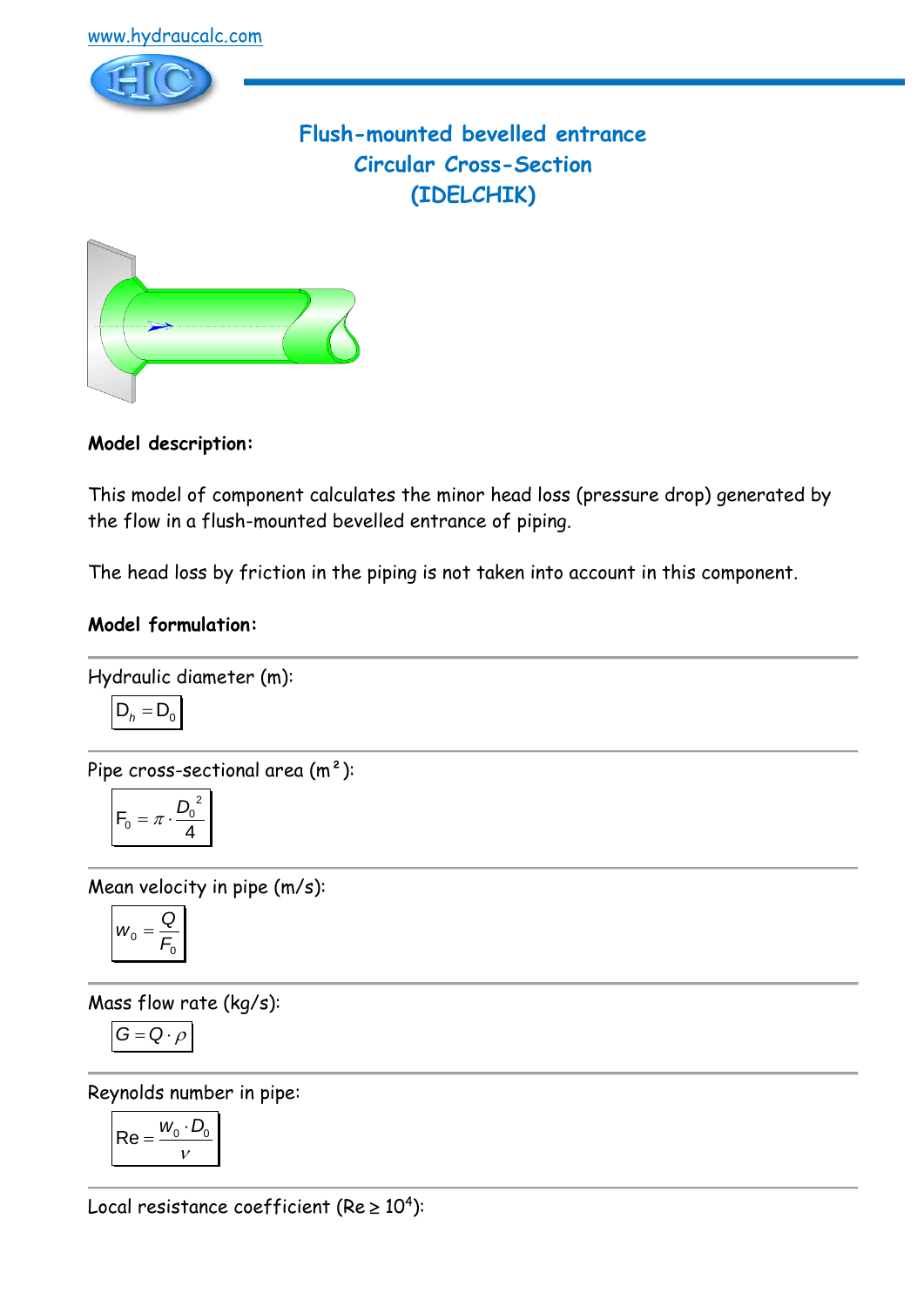

Total pressure loss coefficient (based on mean velocity in pipe):

$$
\zeta = \zeta_{loc}
$$

Total pressure loss (Pa):

$$
\Delta P = \zeta \cdot \frac{\rho \cdot w_0^2}{2}
$$

Total head loss of fluid (m):

$$
\Delta H = \zeta \cdot \frac{w_0^2}{2 \cdot g}
$$

Hydraulic power loss (W):

 $Wh = \Delta P \cdot Q$ 

# **Symbols, Definitions, SI Units:**

- D<sup>h</sup> Hydraulic diameter (m)
- D<sup>0</sup> Pipe diameter (m)
- $F_0$  Pipe cross-sectional area  $(m^2)$
- $Q$  Volume flow rate  $(m^3/s)$
- $wo$  Mean velocity in pipe  $(m/s)$
- G Mass flow rate (kg/s)
- Re Reynolds number in pipe ()
- $\alpha$  Top angle of cone (2 x bevel angle) (°)
- l Bevel length (m)
- loc Local resistance coefficient ()